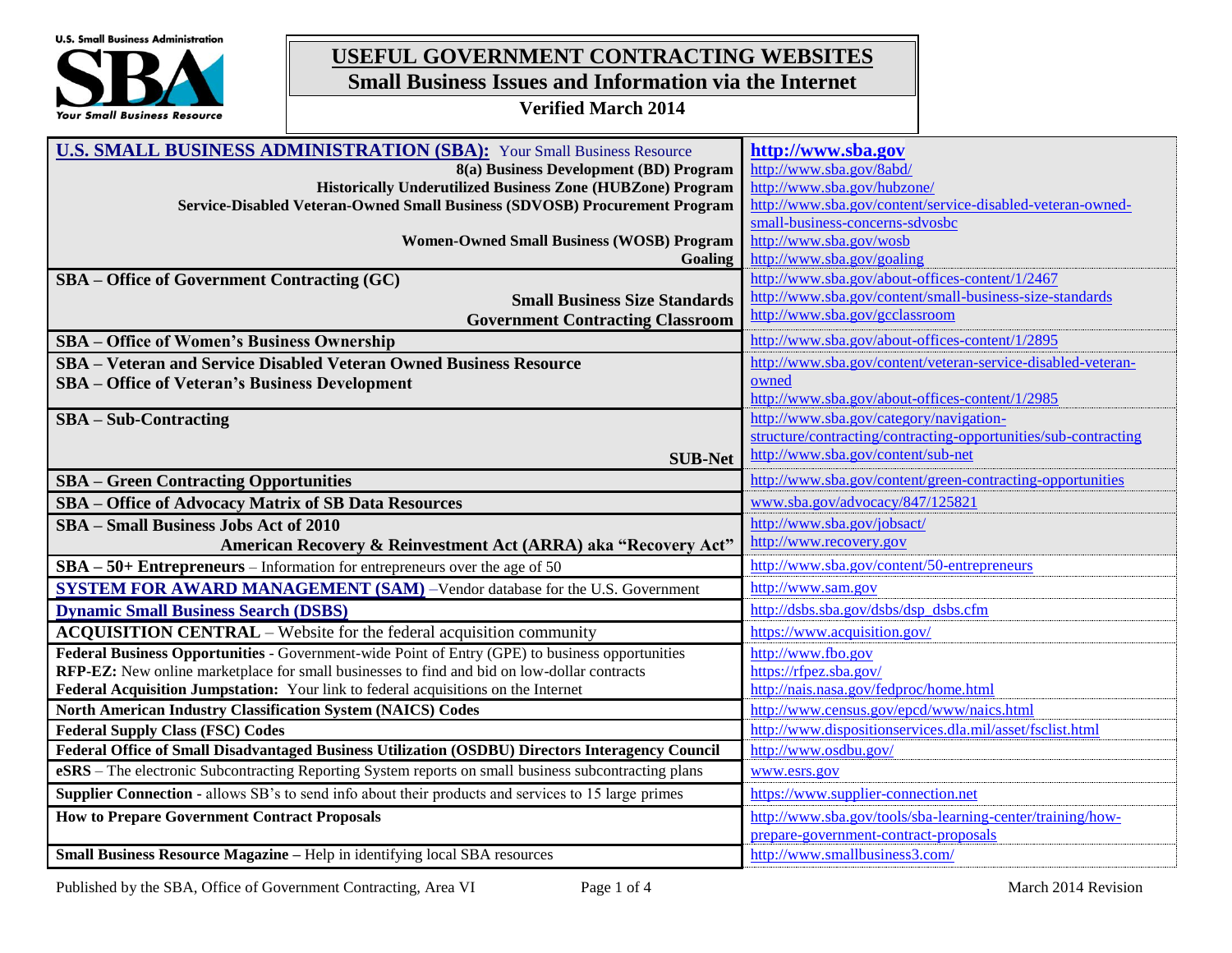## **GENERAL CONTRACTING RESOURCES**

| <b>FORMS:</b> The U.S. Government's Official hub for federal forms.                             | http://www.forms.gov                                            |
|-------------------------------------------------------------------------------------------------|-----------------------------------------------------------------|
|                                                                                                 |                                                                 |
| <b>U.S. Government Accountability Office (GAO)</b>                                              | http://www.gao.gov                                              |
| <b>Bid Protests</b>                                                                             | http://www.gao.gov/legal/bidprotest.html                        |
| <b>Comptroller General Decisions and Opinions</b>                                               | http://www.gao.gov/legal/decisions.html                         |
| <b>Where in Federal Contracting? (WIFCON)</b>                                                   | http://www.wifcon.com/                                          |
| GovCon – Provides industry specific online sales and marketing products and services            | http://www.govcon.com                                           |
| <b>U.S. Government Printing Office (GPO)</b> - The GPO provides publishing $\&$ dissemination   | http://www.gpo.gov                                              |
| services for the official $\&$ authentic government publications to Congress, Federal agencies, |                                                                 |
| Federal depository libraries, & the American public.                                            |                                                                 |
| Procurement Technical Assistance Center (PTAC) – Local resource available at no or              | http://www.aptac-us.org                                         |
| nominal cost that can provide assistance to business firms in marketing products and services   |                                                                 |
| to the Federal, state and local governments                                                     |                                                                 |
| National Contract Management Association (NCMA) - NCMA is a membership-based,                   | http://www.ncmahq.org                                           |
| professional society for contracting professionals formed to foster the professional growth     |                                                                 |
| and educational advancement of its members.                                                     |                                                                 |
| Dun & Bradstreet – Obtain a DUNS Number                                                         | http://www.dnb.com/                                             |
| <b>FOREIGN TRADE</b> is the official source for U.S. export and import statistics               | http://www.census.gov/foreign-trade/                            |
| FedWorld: The FedWorld.gov web site is a gateway to government information. This site is        | http://fedworld.ntis.gov                                        |
| managed by the National Technical Information Service (NTIS).                                   |                                                                 |
| Defense Acquisition University (DAU) - Acquipedia - On-line encyclepedia that provides          | https://acquipedia.dau.mil/default.aspx                         |
| quick access to information on common acquisition topics.                                       |                                                                 |
| USA.gov - Official information and services from the U.S. government                            | http://www.usa.gov                                              |
| Federal Procurement Data System - Government Procurement database                               | https://www.fpds.gov                                            |
| <b>USA SPEND</b> – Information about each federal award                                         | http://www.usaspending.gov                                      |
| <b>Federal Contract Awards by State</b>                                                         | http://www.fedspending.org/fpds/tables.php?tabtype=t1&rowtype=c |
| GSA Subcontracting Directory - A directory of large prime contractors                           | http://www.gsa.gov/subdirectory                                 |
| BusinessUSA.gov - White House one-stop shop for small business resources                        | www.businessusa.gov                                             |

## **LAWS, REGULATIONS AND OTHER RELATED PROCUREMENT DOCUMENTS**

| United States Code (U.S.C.) - The codification by subject matter of the general and             | http://uscode.house.gov/                                                |
|-------------------------------------------------------------------------------------------------|-------------------------------------------------------------------------|
| permanent laws of the United States                                                             |                                                                         |
| <b>Legislative Information on the Internet:</b> House & Senate bills, proceedings on the House  | http://thomas.loc.gov/                                                  |
| and Senate Floors, digest of legislative history of bills & amendments, directory of House      |                                                                         |
| members & committees and much more <b>Public and Private Laws</b>                               | http://www.gpo.gov/fdsys/                                               |
| Code of Federal Regulations (CFR): The codification of the general and permanent rules          | http://www.gpo.gov/fdsys/browse/collectionCfr.action?collectionCode=CFR |
| published in the Federal Register by the executive departments and agencies of the Federal      |                                                                         |
| Government                                                                                      |                                                                         |
| Federal Register – Official daily publication for rules, proposed rules, and notices of Federal | http://www.gpo.gov/fdsys/browse/collection.action?collectionCode=FR     |
| agencies and organizations, as well as executive orders and other presidential documents        |                                                                         |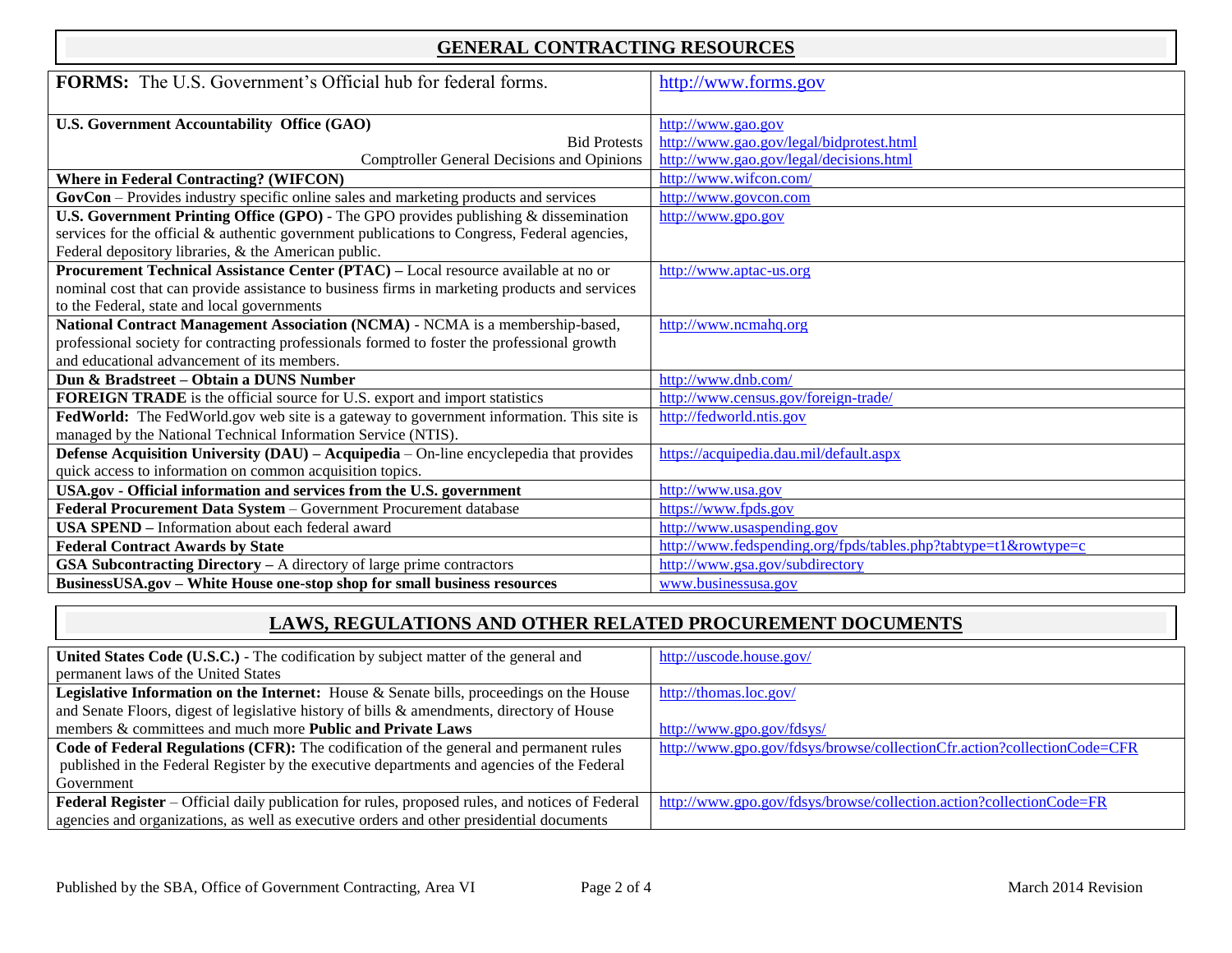#### **LAWS, REGULATIONS AND OTHER RELATED PROCUREMENT DOCUMENTS (CONTINUED)**

| <b>Federal Acquisition Regulation (FAR)</b>                                                 | https://www.acquisition.gov/far/            |
|---------------------------------------------------------------------------------------------|---------------------------------------------|
| Alternate FAR website                                                                       | http://farsite.hill.af.mil                  |
| <b>FAR FAO</b>                                                                              | http://www.fas.org/sgp/crs/misc/R42826.pdf  |
| Defense Federal Acuisition Regulation Supplement (DFARS)                                    | http://www.acq.osd.mil/dpap/dars/           |
| Alternate DFARS website                                                                     | http://farsite.hill.af.mil/VFDFARA.HTM      |
| ALL Federal Regulations – Online source for U.S. government regulations                     | http://www.regulations.gov                  |
|                                                                                             |                                             |
| Information Technology Issues - U.S. General Services Administration (GSA)                  | http://www.gsa.gov/technologystrategy       |
|                                                                                             |                                             |
| Uniform Commercial Code Locator - This locator links to state statutes that correspond      | http://www.law.cornell.edu/uniform/ucc.html |
| to Articles of the Uniform Commercial Code.                                                 |                                             |
| Defense Technical Information Center ( $DTIC^{\circledast}$ ) – THE premier provider of DoD | http://www.dtic.mil/                        |
| <i>technical information</i>                                                                |                                             |
| ISO Parts, Inc. - Stocking distributor for military and aviation parts                      | http://www.iso-parts.com                    |

## **CONTRACTING ACTIVITIES**

| Department of Defense (DOD) Office of Small Business Programs (OSBP)     | http://www.acq.osd.mil/sadbu                                                 |
|--------------------------------------------------------------------------|------------------------------------------------------------------------------|
| Department of Agriculture (USDA)                                         | http://www.usda.gov/                                                         |
| U.S. Forest Service                                                      | http://www.fs.fed.us/business/                                               |
| Department of the U.S. Air Force (USAF)                                  | http://ww3.safaq.hq.af.mil/                                                  |
| Department of the U.S. Army (USA) Contracting Command (ACC)              | http://www.army.mil/info/organization/unitsandcommands/commandstructure/acc/ |
| Defense Contract Management Agency (DCMA) - The DOD's contracts manager  | http://www.dcma.mil/                                                         |
| Defense Information Technology Contracting Organization (DITCO)          | http:www.ditco.disa.mil                                                      |
| Defense Logistics Agency (DLA)                                           | http://www.dla.mil/                                                          |
| Department of Education (ED)                                             | http://www.ed.gov/                                                           |
| <b>Forecast of Contracting Opportunities</b>                             | http://www2.ed.gov/fund/contract/find/forecast.html                          |
| Department of Energy (DOE)                                               | http://www.energy.gov/                                                       |
| Environmental Protection Agency (EPA) - Office of Acquisition Management | http://www.epa.gov/oam                                                       |
| National Center For Environmental Research (NCER)                        | http://www.epa.gov/ncer                                                      |
| Federal Aviation Administration (FAA)                                    | http://www.faa.gov/                                                          |
| <b>Small Business Development Office</b>                                 | http://www.sbo.faa.gov/sbo/                                                  |
| General Services Administration (GSA)                                    | http://www.gsa.gov                                                           |
| Office of Small and Disadvantaged Business Utilization (OSDBU)           | http://www.gsa.gov/smallbizhelp                                              |
| U.S. Geological Survey (USGS) - Contracts and Grants Information         | http://www.usgs.gov/contracts/index.html                                     |
| Department of Health & Human Services (HHS)                              | http://www.hhs.gov/                                                          |
| National Institutes of Health (NIH) - Grants & Funding Opportunities     | http://grants.nih.gov/grants/oer.htm                                         |
| Department of Housing and Urban Development (HUD) - Contracting          | http://www.hud.gov/offices/cpo/index.cfm                                     |
|                                                                          |                                                                              |
| Department of Interior (DOI)                                             | http://www.doi.gov                                                           |
| Bureau of Land Management (BLM)                                          | http://www.blm.gov                                                           |
| Department of Labor (DOL)                                                | http://www.dol.gov/                                                          |
|                                                                          |                                                                              |